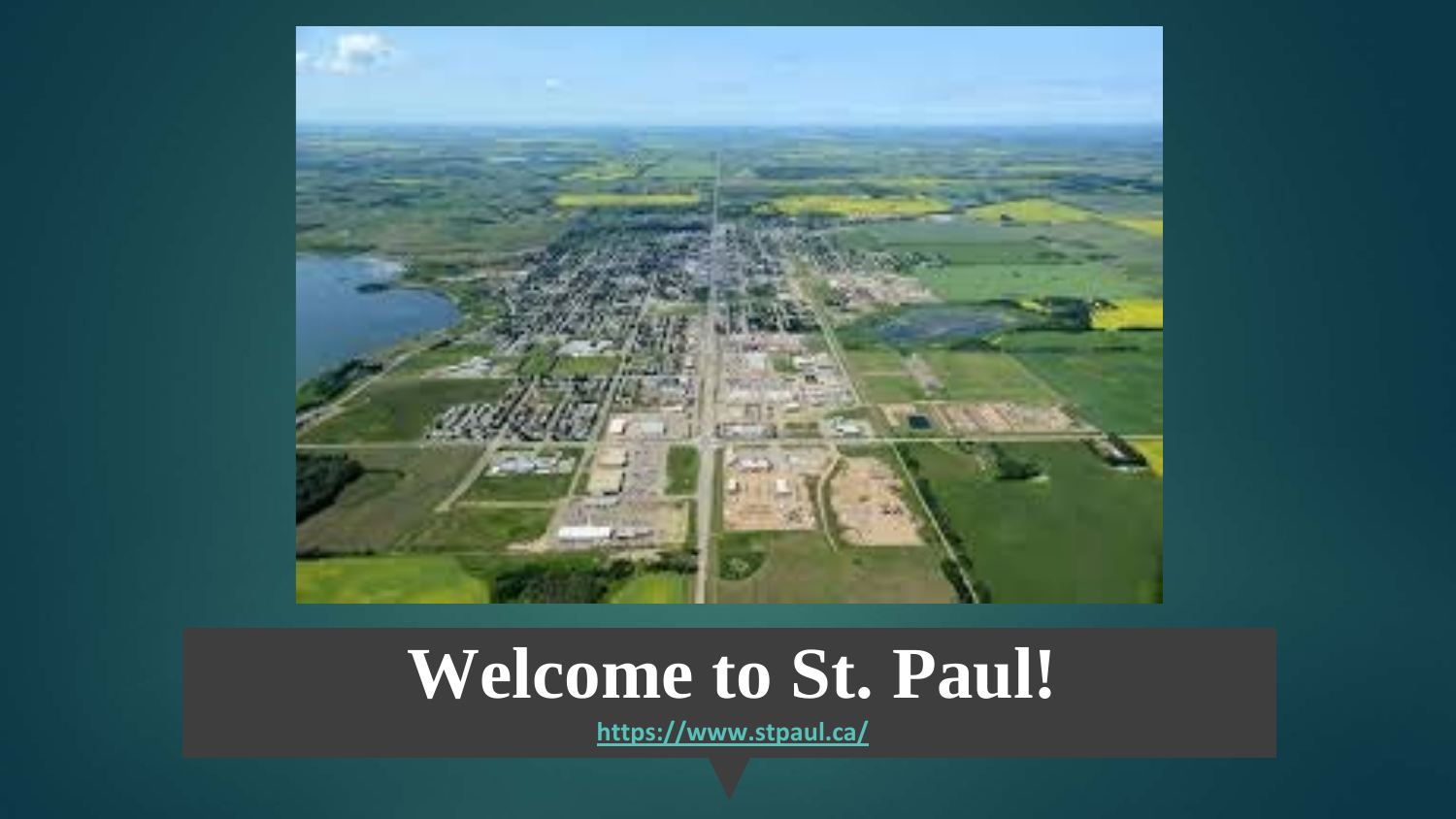



#### **Location**

- $\geq$  195 km (2 hrs) NE of Edmonton  $\geq$  157 km (1 % hrs) from Lloydminster
- $\geq$  345 km (3 % hrs) from Red Deer

 $\Rightarrow$ 

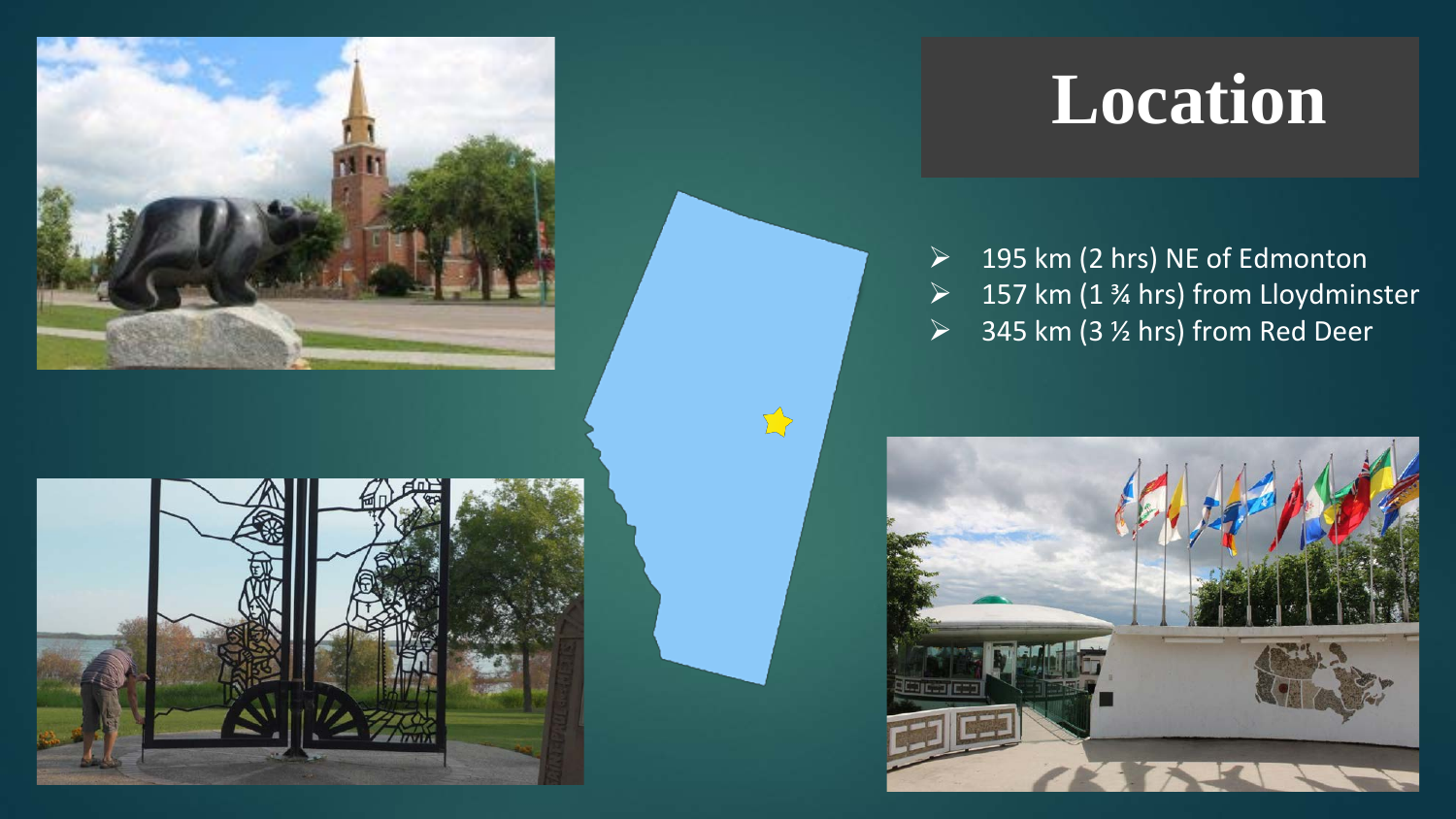



### **Town of St. Paul**

- Population: 5,827
- Median age: 36.8
- 18.1% of population 65+
- Economic Base:
	- o Agriculture
	- o Oil & Natural Gas
- $\triangleright$  Founded in 1896 by missionary Albert Lacombe and originally named St. Paul des Metis
- $\geq$  10% of population's mother tongue is French and 20% declare themselves bilingual
- $\triangleright$  Home of the world's first UFO landing pad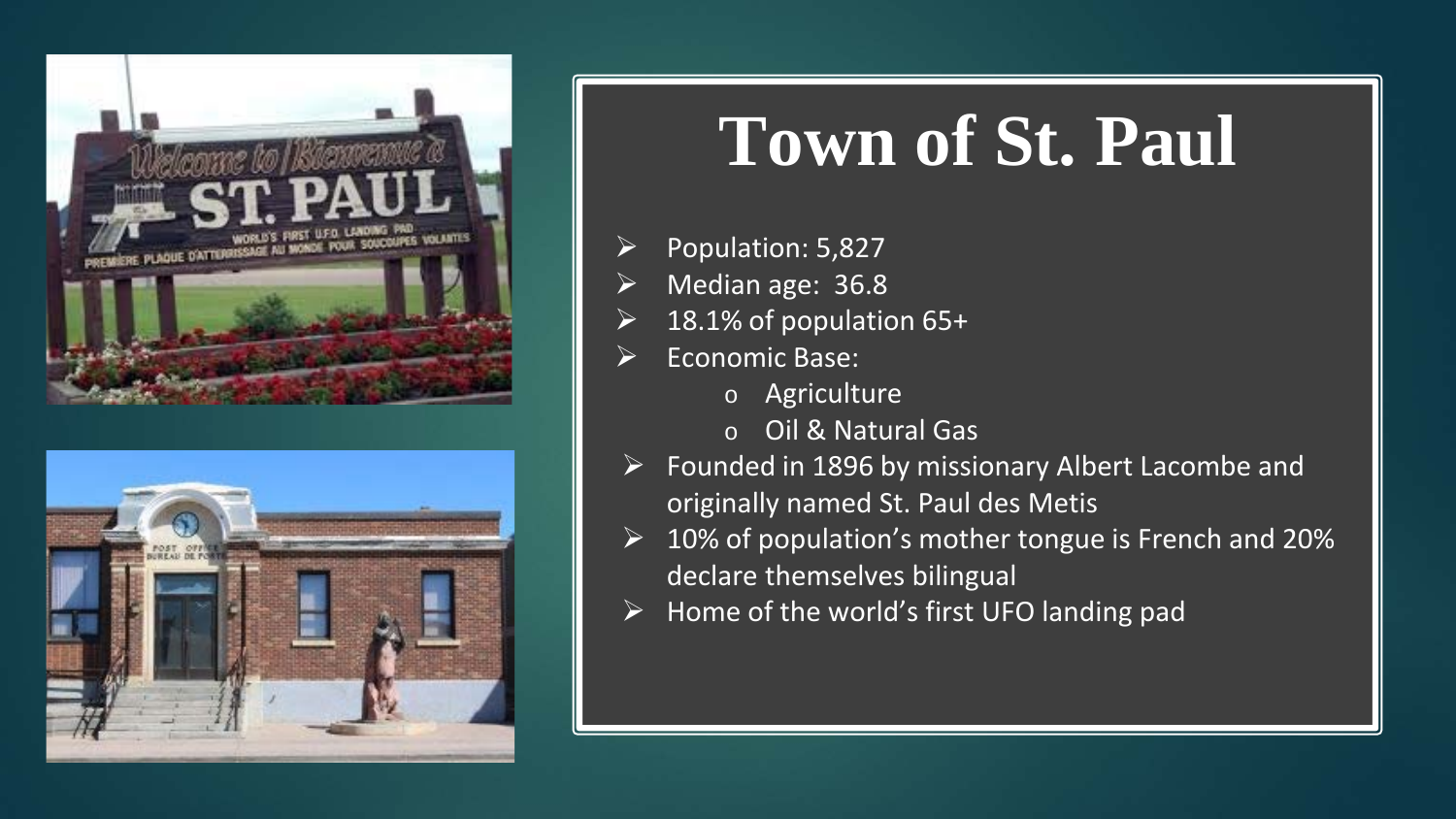## **County of St. Paul**



- $\triangleright$  Population: 6,036
- Median Age: 44.2
- $\triangleright$  17.4% of population 65+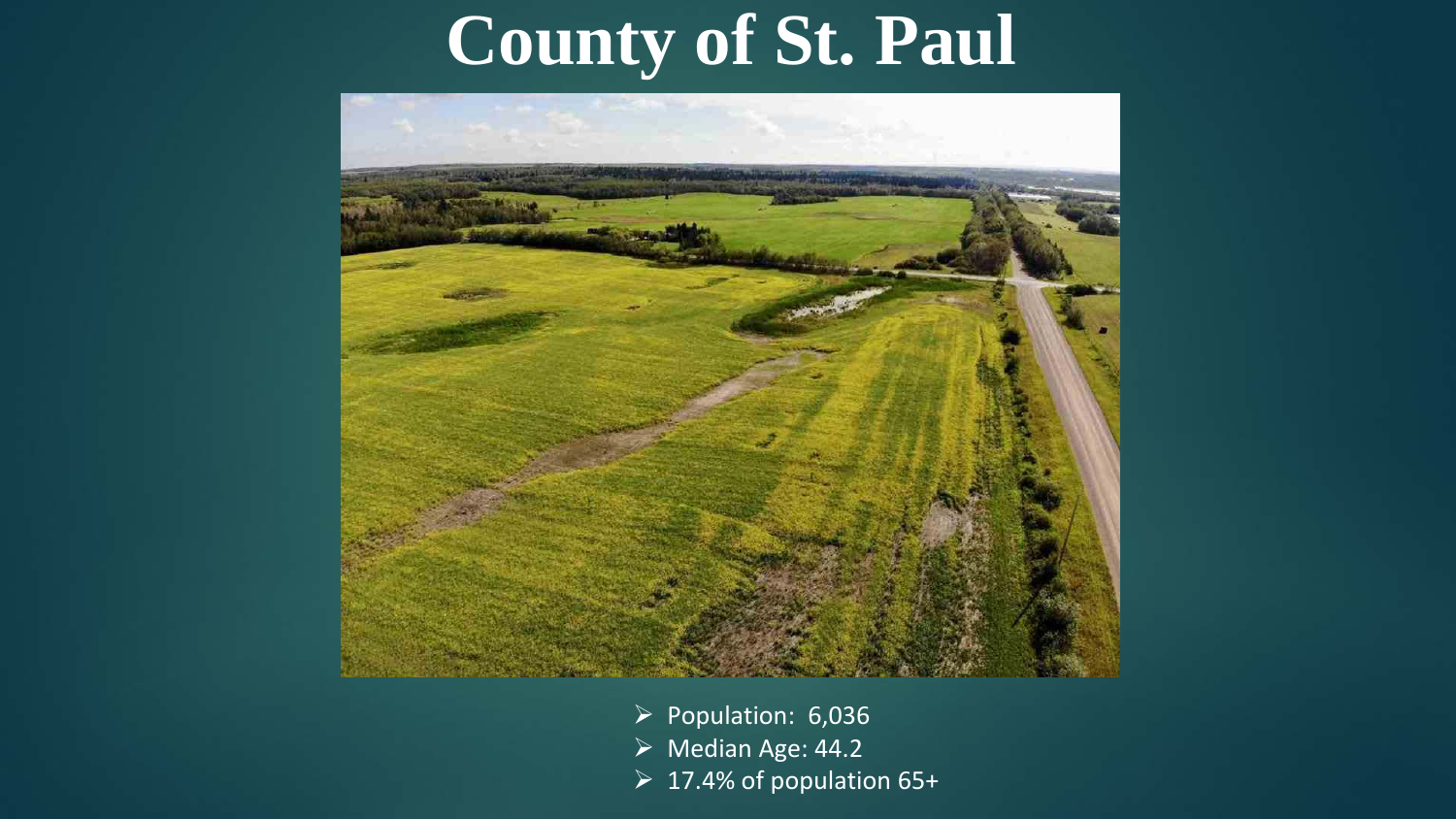





- > Iron Horse Trail (300 kms part of Trans Canada Trail)
- $\triangleright$  Elite Movie Theatre
- $\geq$  15 Parks and playgrounds
- Ukrainian Cultural Centre
- $\geq$  18 Hole golf course
- $\triangleright$  Curling
- $\triangleright$  Bowling
- $\triangleright$  Indoor ice arenas
- $\triangleright$  Indoor swimming pool
- $\triangleright$  Tennis courts, sports fields, ball diamonds
- $\triangleright$  Ag Corral

## **Recreation**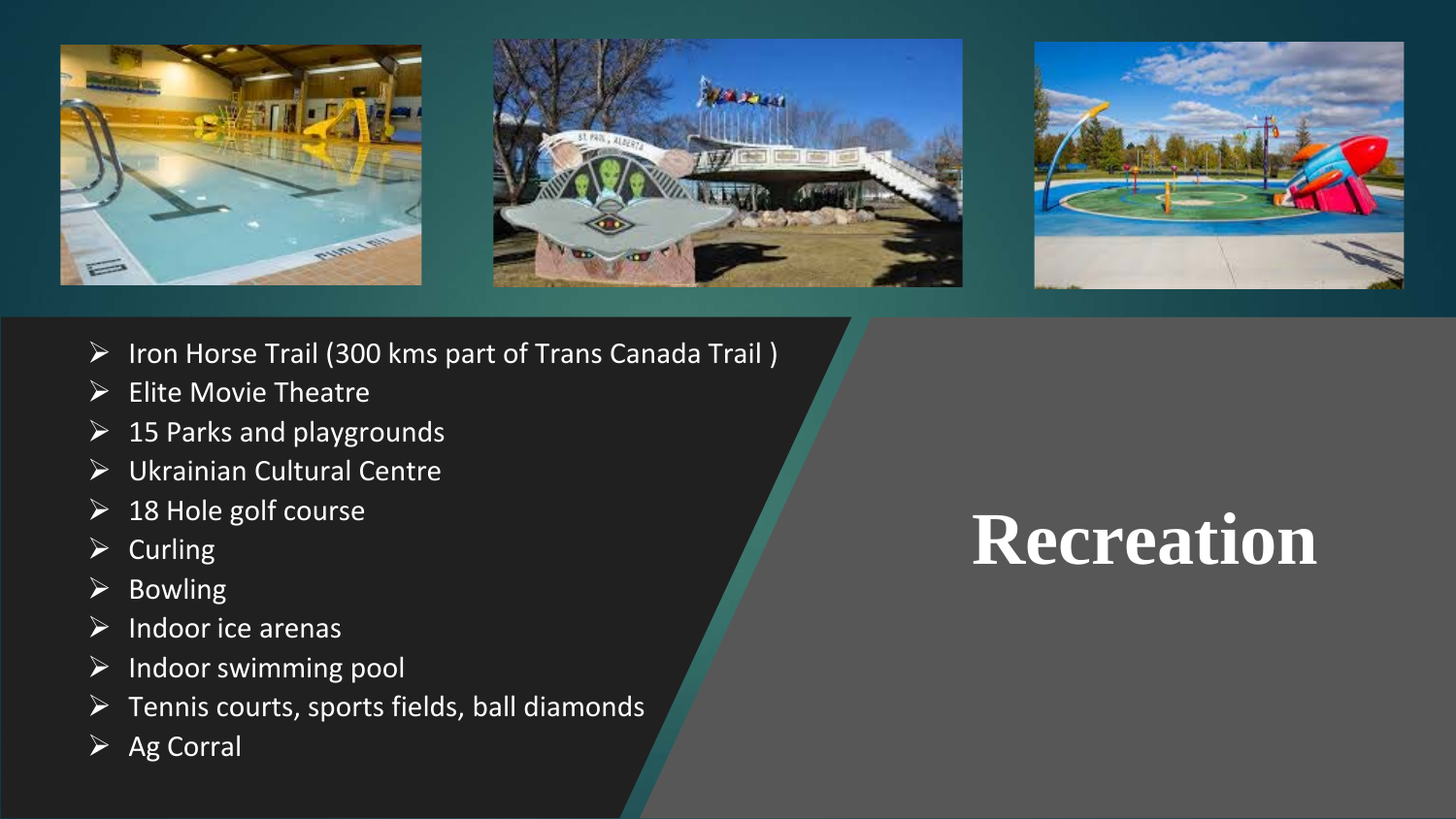# **St. Therese St. Paul Health Care Centre (Hospital)**

- $\geq$  24-Hour active emergency
- $\triangleright$  30 Active treatment beds
- $\geq$  30 Auxiliary beds
- $\triangleright$  75 Nursing home beds
- $\triangleright$  Laboratory
- $\triangleright$  Telecardiography
- $\triangleright$  Telehealth video link
- $\triangleright$  PCN programs including nurse, team based obstetrical care, multi-disciplinary geriatric clinic
- $\triangleright$  AADAC
- $\triangleright$  Community health services
- $\triangleright$  Family counselling
- $\triangleright$  Mental health services
- $\triangleright$  Social services
- $\triangleright$  Home care
- $\triangleright$  Centre for dialysis

4713 48 Ave St. Paul, AB T0A 3A3 (780) 645-3331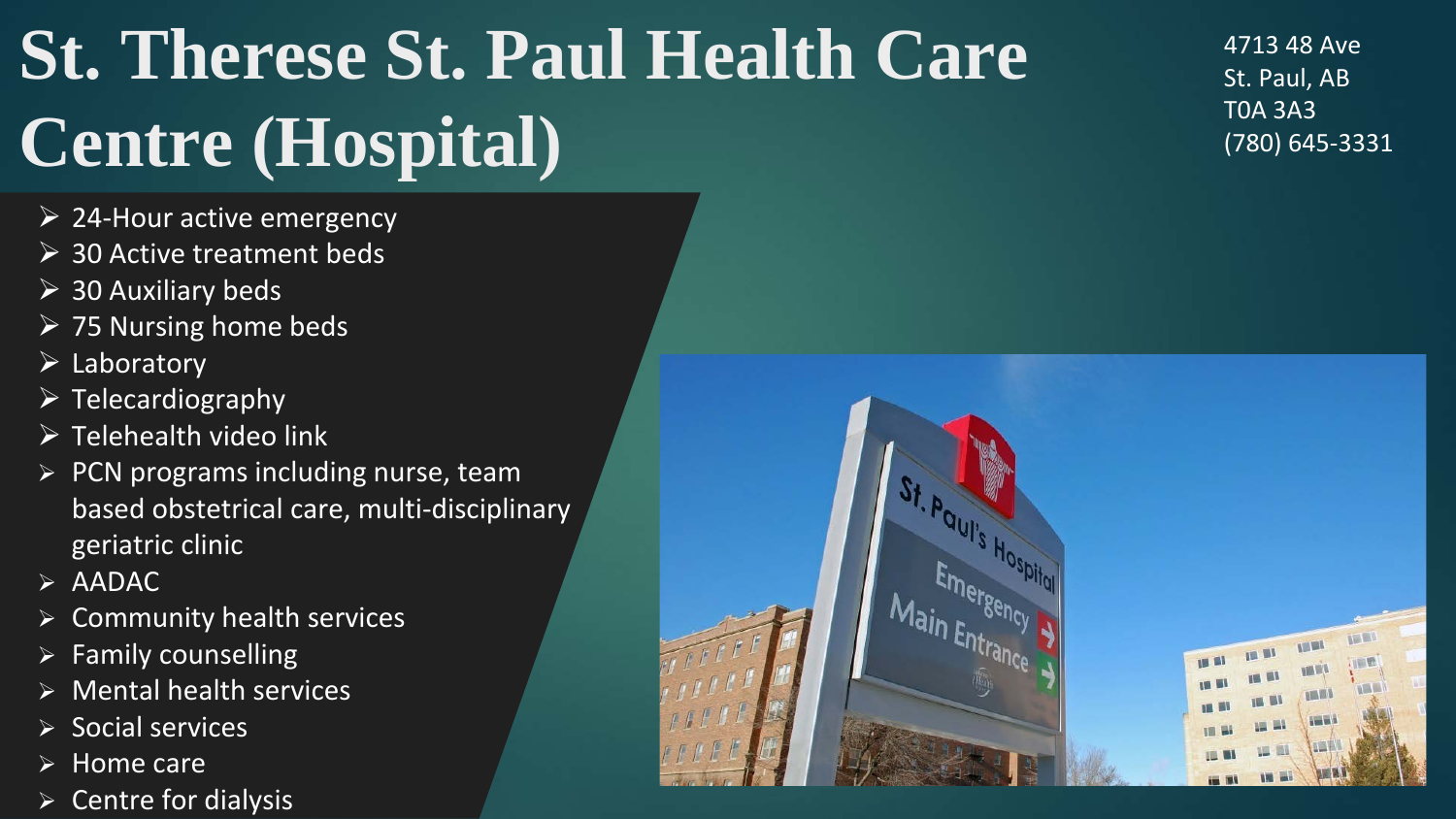# **St. Therese St. Paul Health Care Centre (Hospital)**

Specialists:

- Cardiology: visiting consultant once/month
- $\triangleright$  Ob/Gyn
- $\triangleright$  Surgery: negotiated with General Surgeon
- $\triangleright$  Urology
- $\triangleright$  Psychiatry: 1 full time Psychiatrist on staff
- $\triangleright$  Radiology: ultrasounds available 5 days/wk